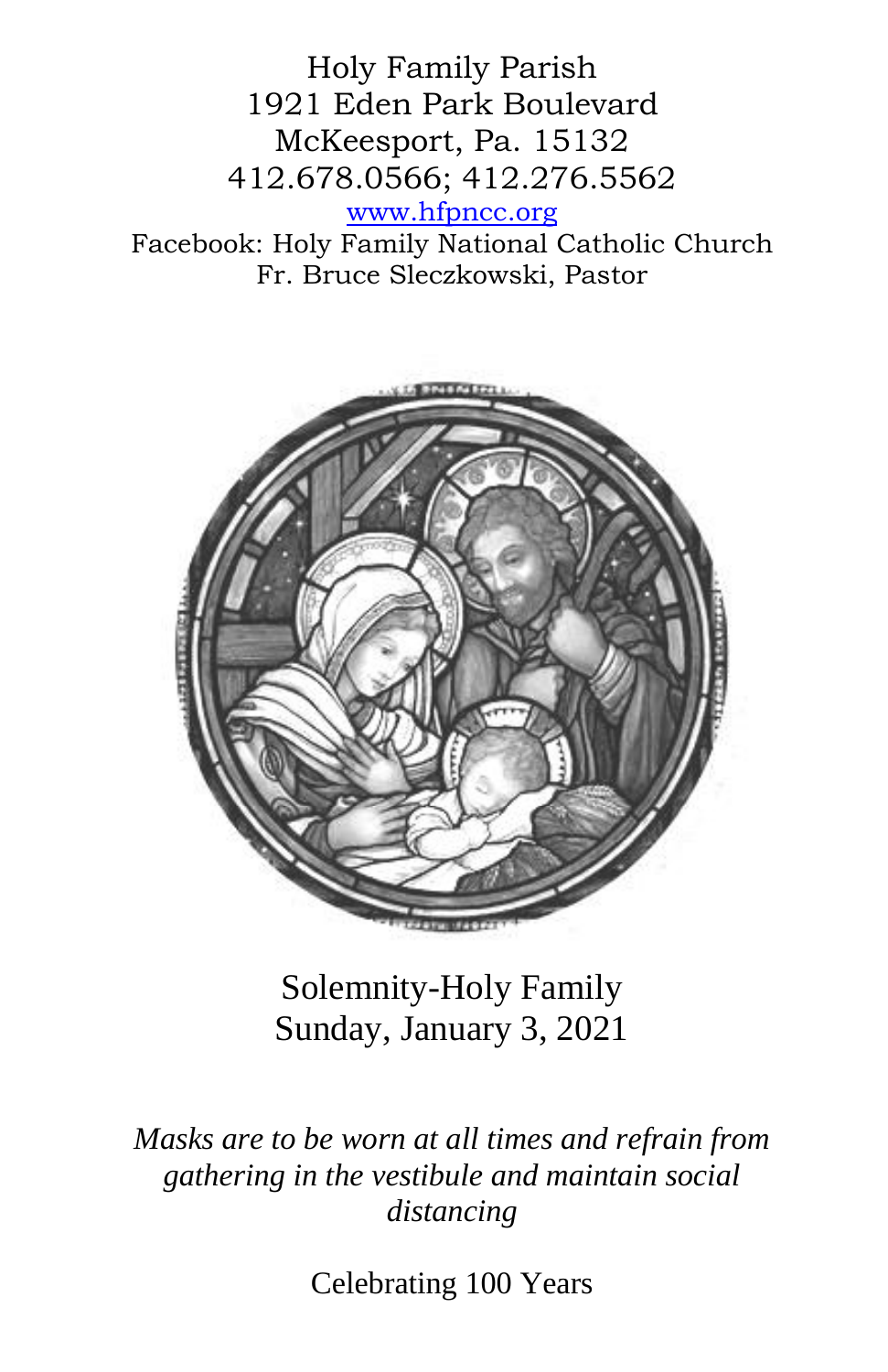## **2021 Fair Share Envelopes**

The 2021 Parish Fair Share Envelopes are available in the Church Narthex. To save mailing costs, we ask for your help by taking and delivering envelopes to family and friends. Your attendance at Mass and generous financial support keeps our parish doors open to serve God and His people. If you cannot find your envelope, please contact Fr. Bruce and envelopes will be issued.

Please note: The Mandatory Funds are the General Church Fund \$100.00; 6% Fund \$25.00; Diocesan Development Fund \$40.00 totaling \$165.00. The parish Fair Share is set at the minimum donations of \$300.00 a year. This total to approximately \$9.00 a week. All other envelopes are free will donations. The Constitution of the Church states that parish members in good standing must meet their financial obligations and received the Holy Eucharist at least once a year Adults 21 years of age (if not in higher education or in the military service) are obligated to pay. If you are presently experiencing any financial difficulties, please speak with your pastor.

## **The PNU New Annuity Program has been extended to March 31, 2021**

2.25% Interest guaranteed for 1-year New money deposits of \$5,000.00- \$24, 999.00No penalty for 1 early withdraw of up to 50% or 2.5% interest guaranteed for 2 years New money deposit of \$25,000.003rd year rate will be 2% No penalty for 1 early withdraw of up to 50% (terms and conditions may apply) Contact Branch Secretary Henrietta Kleckner @724.863.6715 or www.pnu org (800) 724.6352 info @pnu.org

**When we have wintery weather, always check the Website, parish Facebook or the local TV stations for any cancellation of Church Services and events.**

*Please contact Fr. Bruce to reserve special requiem prayer request for 2021.*



**This Week** 

Sunday, January 3, 2021 **Solemnity- Holy Family** Holy Mass 9:00 A.M. SOCL Classes 10:15 A.M.